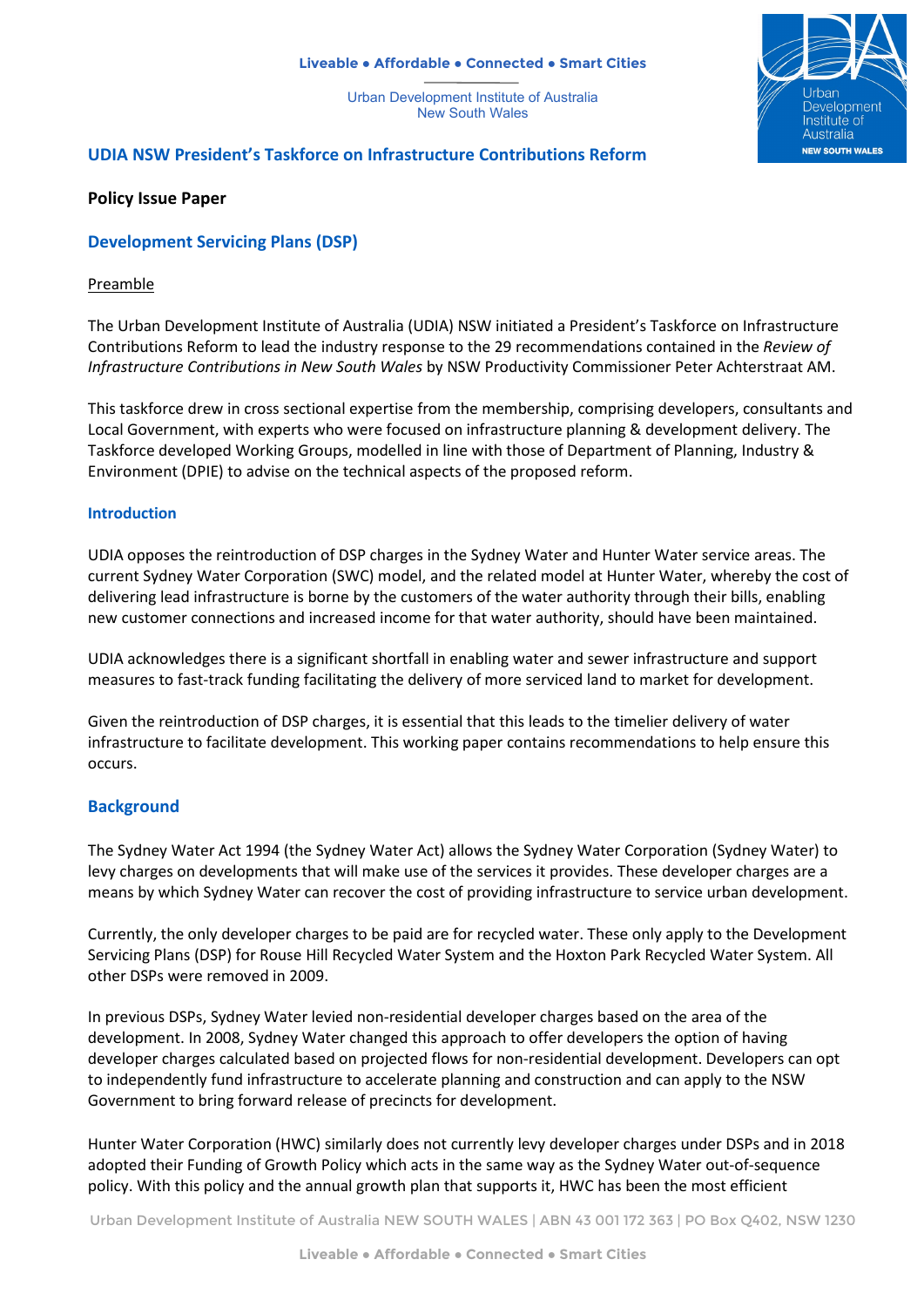productive agency in the region enabling development. The annual growth plan and the valuable data that it contains has formed the backbone of the Hunter Urban Development Program chaired by the NSW Hunter & Central Coast Development Corporation.

# **Challenges to Implementation**

### Focused on Charges, Not Infrastructure Planning

UDIA believes that one of the aims of the Infrastructure Contributions Review was to bring certainty of investment to deliver more houses for a growing population.

Hunter Water provides a cautionary note. Whilst DSPs were in place, Hunter Water did not have an adequate works program, and infrastructure was not delivered in a timely way to priority housing release areas. Developers had to pay headworks and DSP charges even if headworks or lead in works were already available.

Sydney Water's capital program is funded from general rates with the cost base being its regulated asset base (RAB). Any capital funded from DSPs is removed from the RAB, and therefore DSPs do not provide any additional revenue for water utilities. Given the significant costs of administration of DSPs for no net funding benefit, it is difficult to see how the re- introduction of DSPs will lead to the timelier delivery of water infrastructure.

### Catchment Based and Growth Service Planning

In a DSP, all non-residential development is charged on a flow's basis only. Sydney Water Catchment (SWC) and Growth Servicing Plans directly interact with the charge meaning charges and their location are interdependent. Charges can vary significantly per catchment that fall within the same development area which reduces investment certainty and distorts market costs.

Out of sequence development can forward fund infrastructure (taking development risk) and obtain refunding of costs from SWC as development proceeds.

Brownfield and greenfield development costing and rezoning potential is difficult to capture in a single charge as network capacity upgrades can be across two different catchments or across two different development sites.

#### Nexus of Infrastructure Delivery and Program

Given the problems with previous DSP regimes at both Sydney Water and Hunter Water, any reintroduction needs to avoid the mistakes of the past. Previous issues included opaque processes for service planning and capital works and when they were provided it was too late in the process creating investment uncertainty.

Investment decisions have been made based on the existing charges regime. The new charge could impact on the viability of development and impact housing supply.

#### Rezoning and Delivery of Enabling Infrastructure

UDIA acknowledges there is a significant shortfall in enabling water infrastructure and supports measures to fast-track funding if it releases more land for development. This is equally applicable to greenfield and brownfield rezoning/development proposals. HWC's Funding of Growth Policy has gone a long way toward bridging this infrastructure gap. UDIA is concerned that the reintroduction of DSPs and their possible impact on the Funding of Growth Policy could have a negative impact on the gains that have been made since the policy's introduction.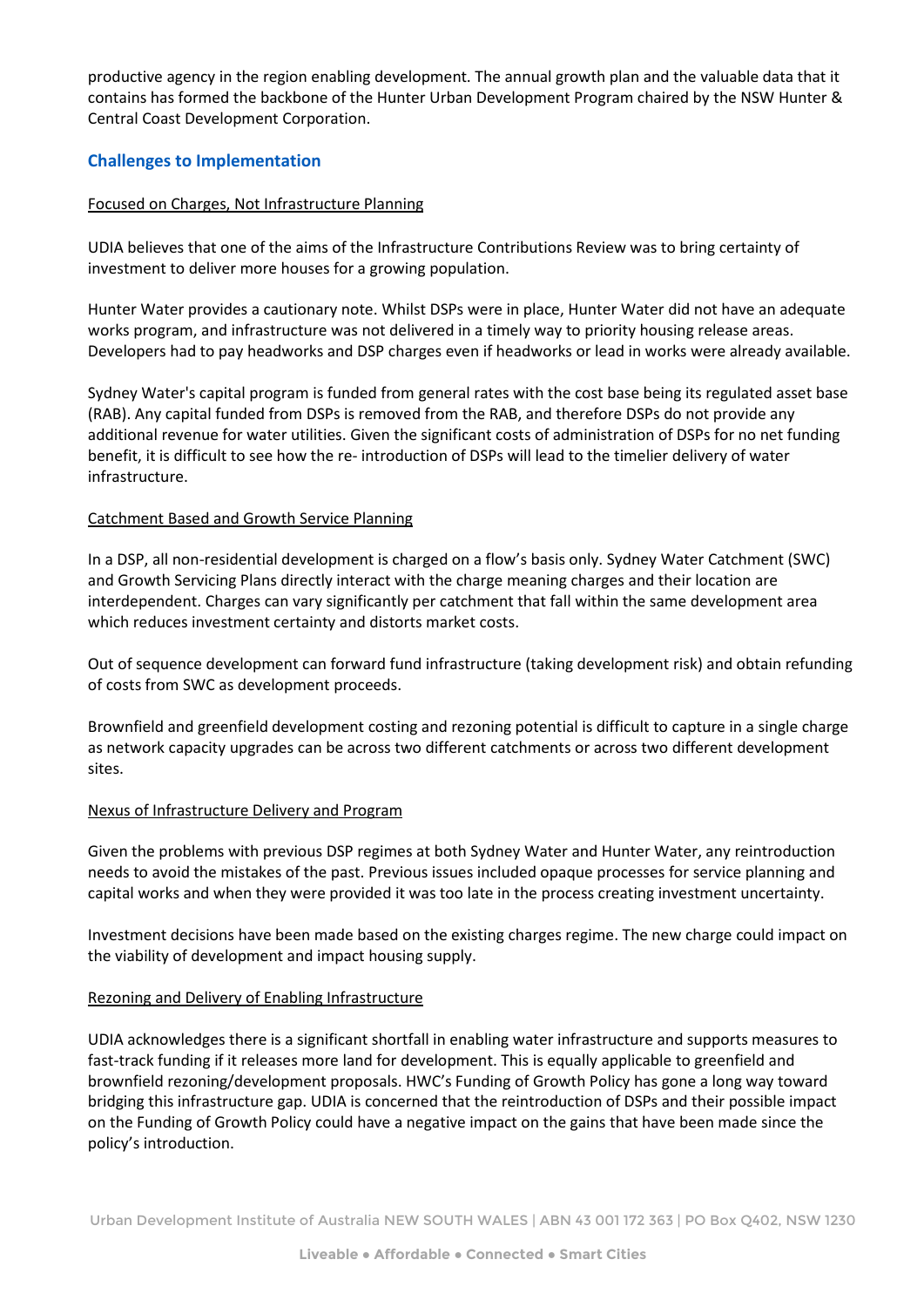State and local policies highlight the importance for growth to occur in sequence with an established and funded infrastructure delivery plan. Closely aligning land use and infrastructure planning at the earliest stages of the planning process best enables infrastructure to be delivered efficiently by relevant government and private sector processes. This is supported subject to the governance needed to deliver a commitment toward utility funding keeping at pace or in front of market needs and avoiding shortfalls/delays in provisioning.

Contributing to the issue is the limited funding mechanisms under the existing NSW planning system which impact the timely delivery of infrastructure and consequently affect planned rezoning's.

# **Solutions and Recommendations**

Solutions to the challenges of implementation need to address the following key issues as it relates to charges being levied on developers:

#### Reintroduction of DSPs

**Recommendation: Water agencies should provide details on the problems of the previous DSP regimes and how they will avoid them being re-introduced.**

# **Recommendation: DPIE should ensure that Infrastructure Contributions Reform increases the funding available for enabling water infrastructure so that more can delivered in a timely manner.**

Water agencies need to learn the lessons from previous DSP regimes. This includes providing a clear and transparent process of service planning as well as a program of capital works. These should be provided as early as possible, ideally during the exhibition of documents for any proposed rezoning to provide development and investment certainty.

### Additional Costs

# **Recommendation: DPIE to ensure that additional costs are either offset by savings elsewhere, existing rights are grandfathered, or charges are phased in to minimise negative consequences.**

Without offsetting measures, the increase costs from DSPs risk reducing development viability and therefore housing supply. The total costs of development need to be considered to understand the impact that the reintroduction of DSPs will have on viability to deliver development ready projects. This analysis needs to include the totality of the impact on costs of the contribution reform, the speeding up of infrastructure delivery and the costs of the red tape in the planning system, including new proposed costs such as those being considered in the Design and Place SEPP EIE.

#### Commercial Agreements and Reimbursement Models

# **Recommendation: NSW Government continues to allow planning and commercial agreements and reimbursement models as part of any reform.**

The reform needs to consider a removal or reduction of the DSP in combination with other cost sharing models.

# **Recommendation: Reform to continue to allow successful approaches to providing timely provision of water infrastructure such as the Hunter Water Funding for Growth policy.**

Commercial agreements as a mechanism must remain in place to allow the delivery of lead in infrastructure and network upgrades required for new and rezoned developments. Existing agreements must have offsetting ability and flexible planning agreements to ensure transparency and opportunity for innovative design